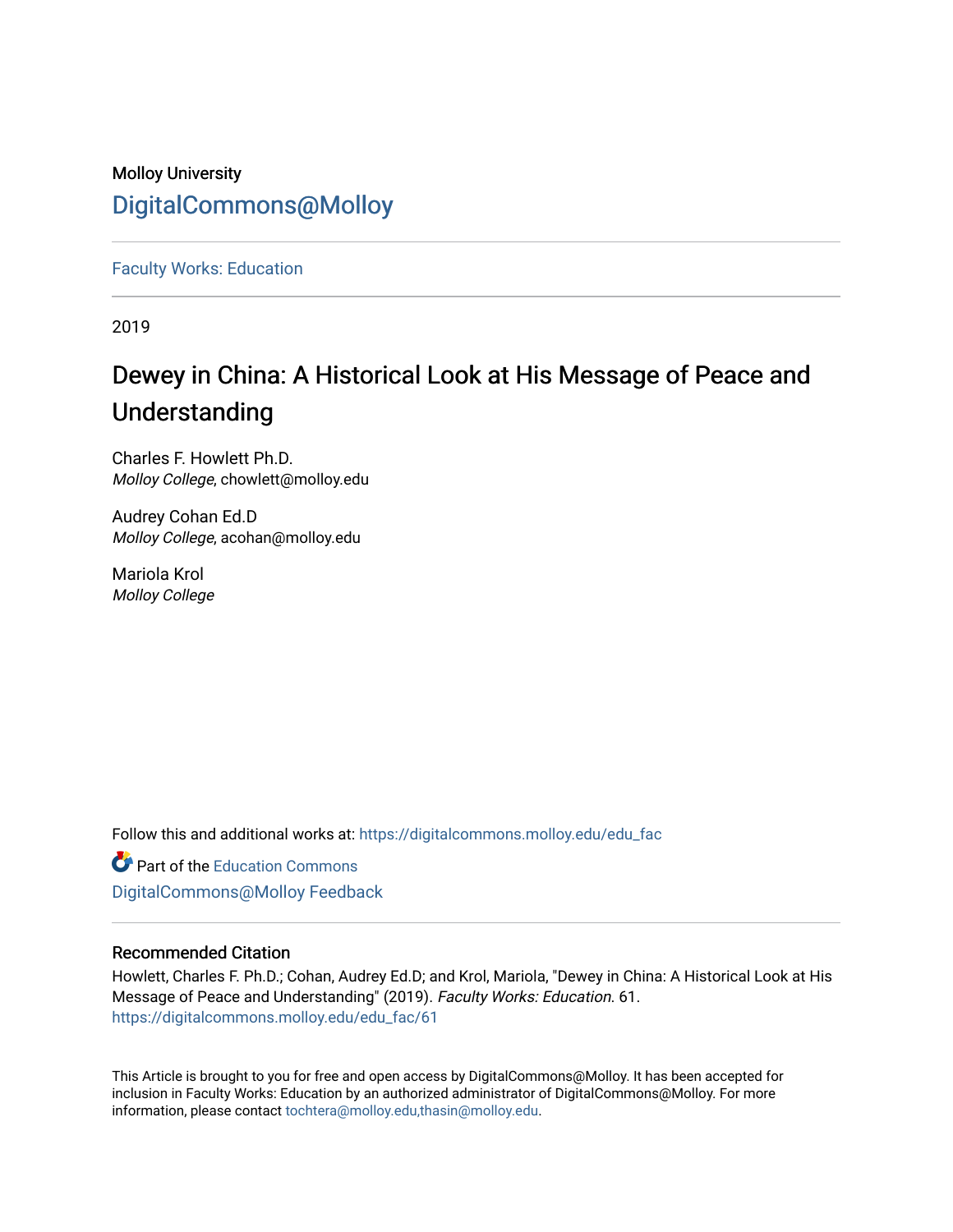# **Dewey in China: A Historical Look at His Message of Peace and Understanding**

**Charles F. Howlett**

Molloy College

#### **Audrey Cohan**

Molloy College

#### **Mariola Krol**

Molloy College

**N**ot long after he arrived in East Asia, a journey he eagerly welcomed, John Dewey quickly turned his thoughts to the past world war. It was a conflict that traversed the globe, ravaged the European landscape beyond anyone's comprehension, led to almost seventeen million deaths, and tumbled dynastic empires forever. As he began to pen an article for the liberal journal, *The New Republic*, he kept abreast of developments at the Treaty of Versailles. He had hoped that the victorious Allies would find common ground by putting aside partisan hatred and bitterness in favor of lasting peace.

His wish was not granted.

In some respects, he only had himself to blame. Although he would not admit that he was not entirely wrong for sacrificing his pragmatism to the call to arms, he did have his regrets. But not when the war first began.

He had endorsed President Woodrow Wilson's call for an international peace-keeping organization, which also included recognition of territorial integrity, respect for all nationalities, and freedom of the seas. It was his initial disposition to insist that the war might strengthen American democracy at home and international progressivism abroad. He also spoke of pragmatism's help in enabling people to understand better the progressive social possibilities of war.

Initially, he tied his pragmatism to the war effort. He considered the war an expression of a conflict in culture with the vital function of helping humankind understand social change. This was a war in which the use of creative intelligence and the potentialities for growth of the human mind through advances in science, technology, economic development, and social organization could be transformed into establishing a permanent world peace. No lover of militarism or violence, his romantic support for Wilsonian internationalism was premised on the supposition that his pragmatic endorsement for this war would ultimately serve as an active process for reconstructing society through continued experimentation. The war was to serve as that process or means of experimentation in order to bring about the end: peace and progress.

But what he sadly miscalculated was the irrational forces of war. The virulent war psychology and the consequences of the peace treaty at Versailles caused him to offer up his own apologia. From China, in the fall of 1919, he would now proclaim in *The New Republic* that, "the defeat of idealistic aims has been, without exaggeration, enormous." The fault, he admitted, rested with him, as the intellectual spokesperson in support of American military intervention, and the "American people who reveled in emotionalism and who groveled in sacrifice of its liberties."<sup>1</sup>

In many respects, his journey to China marked a turning point in his thinking about

<sup>1</sup> John Dewey, "The Discrediting of Idealism," *The New Republic* 20 (October 8, 1919), 285.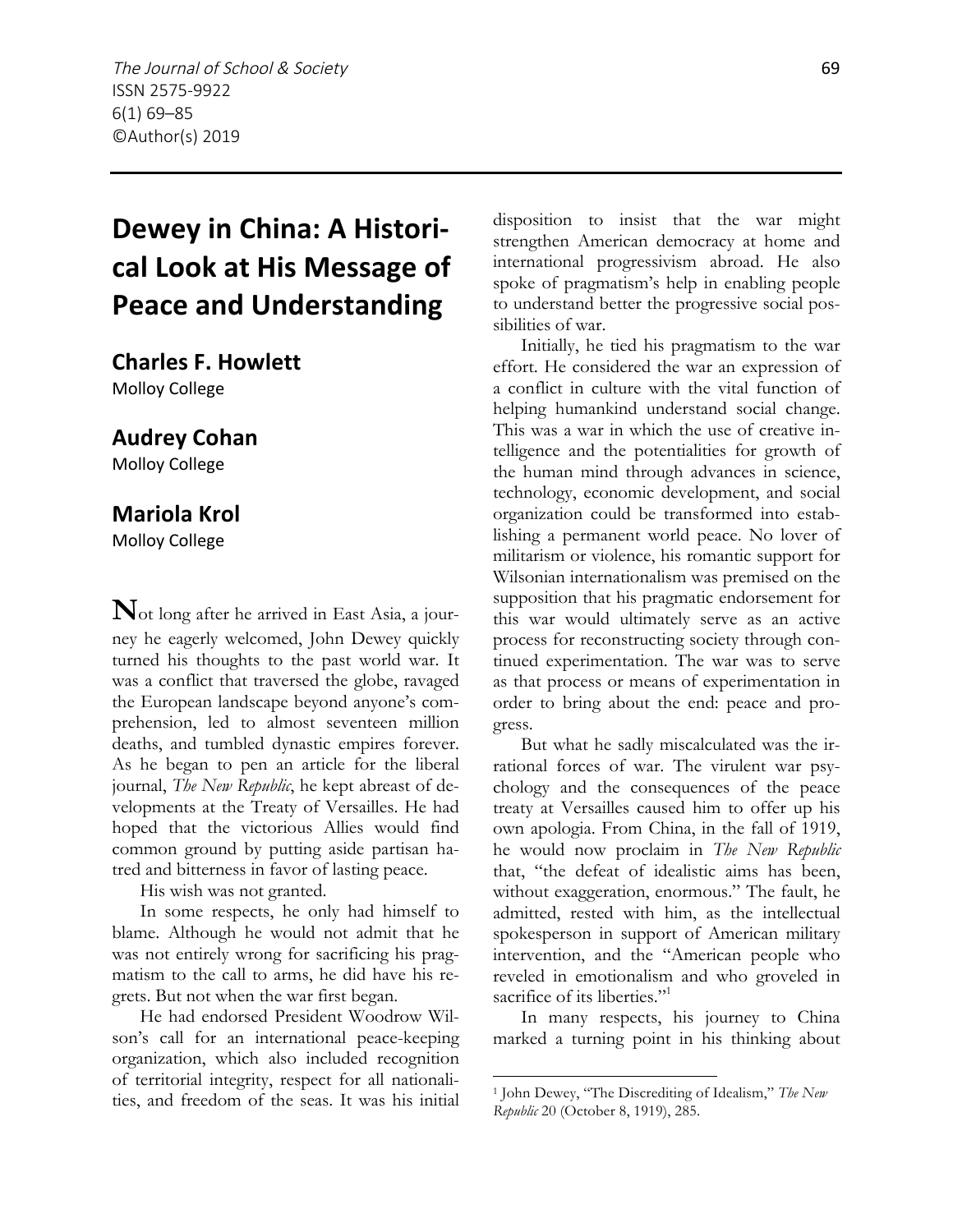war and peace. It also served as an opportunity to reconstruct his philosophy and to test his ideas and theories about democratic reform and global cooperation with his Chinese counterparts.

#### **A Valuable Case Study**

At the same time, Dewey's China excursion serves as an excellent case study of how he sought to correct misleading political rhetoric for nationalistic purposes and to explain how democratic principles are far more than a governmental system.

They are actually a way of social life, a form of associated living—as he was fond of proclaiming. It was during his stay in China that he expanded upon his view of epistemological philosophy, not as a static receptor or mental storehouse of past understandings (accepting things the way things are) but as part of a larger humanistic mission to make the world a safer and better place to inhabit through democratic cooperation.

While considerable attention has been devoted to Dewey's contributions to Chinese educational practices and his social and political philosophy, few scholars have examined how this trip became a pivotal moment in his participation in the movement for world peace. Given that our current political climate is beset by partisan debates and "alternate truths," we decided to take a closer look at John Dewey's journey to China through the lens of history.

Our objective is to examine carefully Dewey's democratic message and assessment of East Asian politics, especially China. In our own era, where emotions and beliefs are "swayed by the fabricated facts of powerful leaders whose interests may or may not reflect democratic principles," Dewey's intellectual engagement in China illustrates perfectly how

civil discourse can provide the knowledge and means for peaceful reform.2 The lectures Dewey presented in China promoted a form of educational thinking that encouraged "a world prepared for international understanding and cooperation."3 According to scholar Barry Keenan: "under world conditions of increasingly close contact among nations, it was Dewey's hope that teachers in different countries could convey a clear understanding of other cultures, so that international contacts could increasingly be on the level of cultural exchange and replace the past record of military conflicts."<sup>4</sup>

What is and should be the relationship between public educators and statements for democracy, we argue, can easily be understood from Dewey's own experience in China. Indeed, "the encounter between Dewey and China is one of the most fascinating episodes in the intellectual history of the twentieth century," commented Dewey scholar Zhixin Su.<sup>5</sup>

### **Scholarly Significance of Dewey's Journey: A Brief Overview**

Prior to American military involvement in WWI, Dewey was determined to eradicate all forms of racism.<sup>6</sup> He strongly believed that so-

<sup>2</sup> American Educational Research Association Statement, (2018), 2.

<sup>3</sup> Barry Keenan, *The Dewey Experiment in China: Educational Reform and Political Power in the Early Republic* (Cambridge: Harvard University Press, 1977), 43.

<sup>4</sup> Ibid., 44.

<sup>5</sup> Zhixin Su, "A Critical Evaluation of John Dewey's Influence on Chinese Education," *American Journal of Education* (1995), 319.

<sup>6</sup> Dewey would later expand upon this sentiment in more forceful tones in the aftermath of the world war. On this score see, John Dewey, "Race Prejudice and Friction," in Jo Ann Boydston (Ed.), *John Dewey: The Middle Works, 1899-1924*, Vol. 13 (Carbondale, IL: Southern Illinois University Press, 1983), 242-254. This was first presented to the Chinese Social and Political Science Association in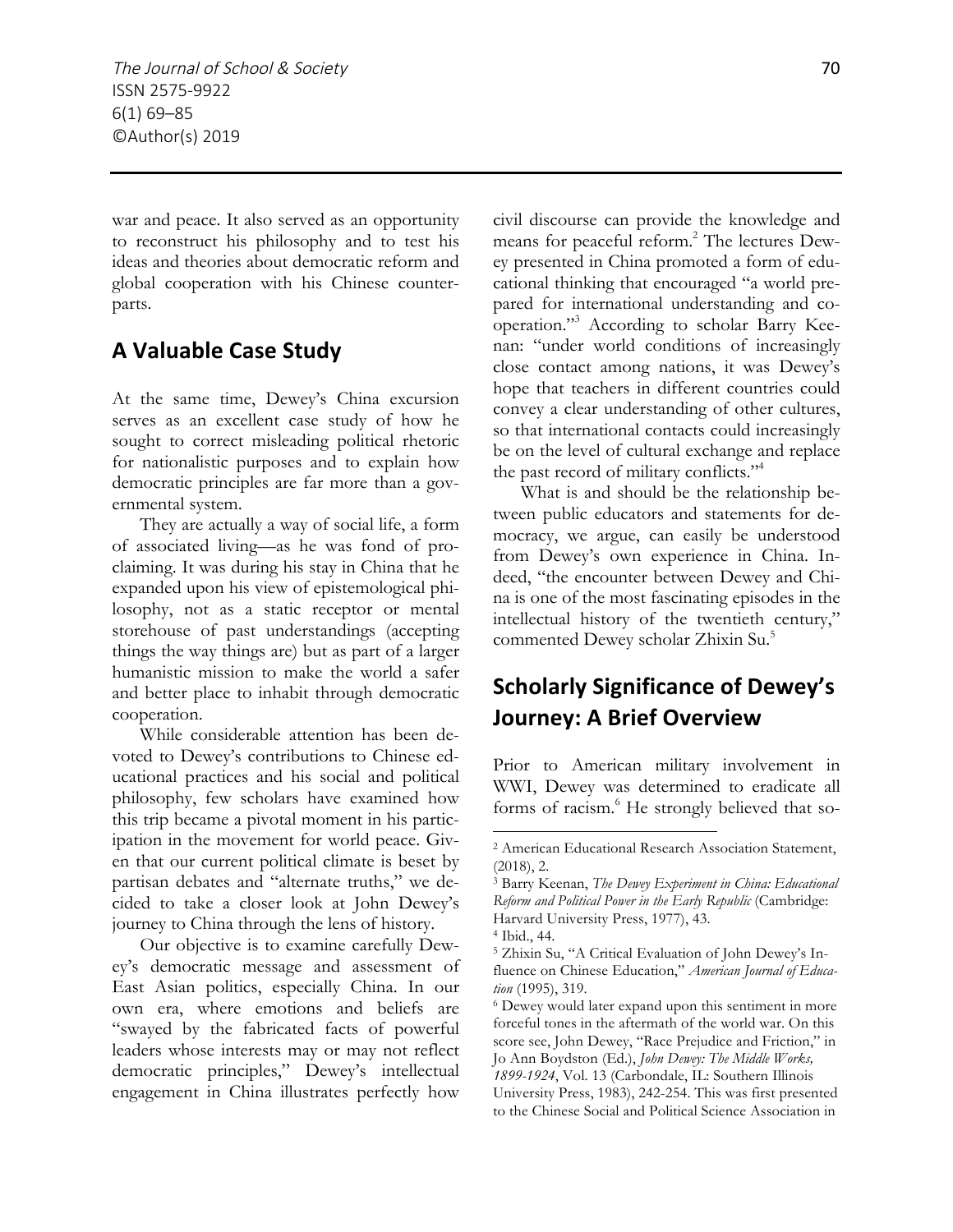ciety had the power to unite its people into one democratic nation. Borrowing on principles from nineteenth-century American educational reformers Horace Mann and Henry Barnard, he saw education as a means for inculcating this American ideal.

In a 1916 address, "Nationalizing Education," Dewey spoke to the National Education Association (NEA). He proclaimed that:

No matter how loudly any one proclaims his Americanism, if he assumes that any one racial strain, any one component culture, no matter how early settled it was in our territory, or how effective it has proved in its own land, is to furnish a pattern to which all other strains and cultures are to conform, he is a traitor to an American nationalism.7

Dewey carried this strong commitment with him to East Asia.

Dewey was the first Western philosopher with an official invitation to lecture at Chinese universities and, although critiques of his visit vary in hindsight, scholars agree that his presence in China constituted an important first step introducing Western pragmatic interpretations into traditional Eastern thought.<sup>8</sup> Dewey's

 $\overline{a}$ 

journey first took him to the Imperial University in Tokyo. He later received an invitation to lecture at the National University in Peking during the academic year beginning in June 1919 and ending in March 1920. The invitation came from a group of Dewey's former Chinese students at Columbia, led by the Chinese pragmatist and educator Hu Shih. That invitation was later extended to encompass the academic year, 1920-1921.

Dewey's stay in China was highlighted by the fact that the country at that time was experiencing an internal social and political revolution. During the latter half of the nineteenth century, China was increasingly opened to foreign commercial exploitation. It was not until 1911, however, that a revolution finally took place, which overthrew the feudalistic Manchu dynasty and established in its place a republican form of government. Yet, despite this political advance, little had been accomplished in the way of replacing decaying and archaic social institutions, which in turn hindered China's economic growth.

Dewey encouraged Americans to assist in China's rebuilding of its economic infrastructure (one important component of modernization) in order to further her own prospects for self-determination and called upon American investors to curb their own imperial appetites in the interests of world peace and stability.<sup>9</sup> Specifically, Dewey "assumed that China should utilize all the best points of the industrialized West on its road to reconstruction, being care-

<sup>1922.</sup> He referred to race prejudice as a "widespread social disease." He pointed out that "many observers report a considerable revival of anti-foreign feeling in China at the present time. The strain of the late war created in the United States a distinct hostility to immigrants. Jealousies and suspicions that had been comparatively dormant were roused to life, and this happened in spite of the fact that the country was never threatened with actual harm"

<sup>(245-46). 7</sup> John Dewey, "Nationalizing Education," in Joseph Ratner (Ed.), *Education Today* (New York: Henry Holt & Co., 1940), 114-115.

<sup>8</sup> Consult the following works: Robert W. Clopton and Tsuin-Chen Ou, *John Dewey: Lectures in China, 1919-1920* (Honolulu: University of Hawaii Press, 1973); Su, "A Critical Evaluation of John Dewey's Influence on Chi-

nese Education," 302-325; and T. Berry, "Dewey's Influence in China," in John E. Blewett (Ed.), *John Dewey: His Thought and Influence* (New York: Fordham University Press, 1960), 199-232.<br><sup>9</sup> For an overview on this score consult: Charles F. How-

lett and Audrey Cohan, *John Dewey: America's Peace-Minded Educator* (Carbondale, IL: Southern Illinois University Press, 2016), esp., 89-98.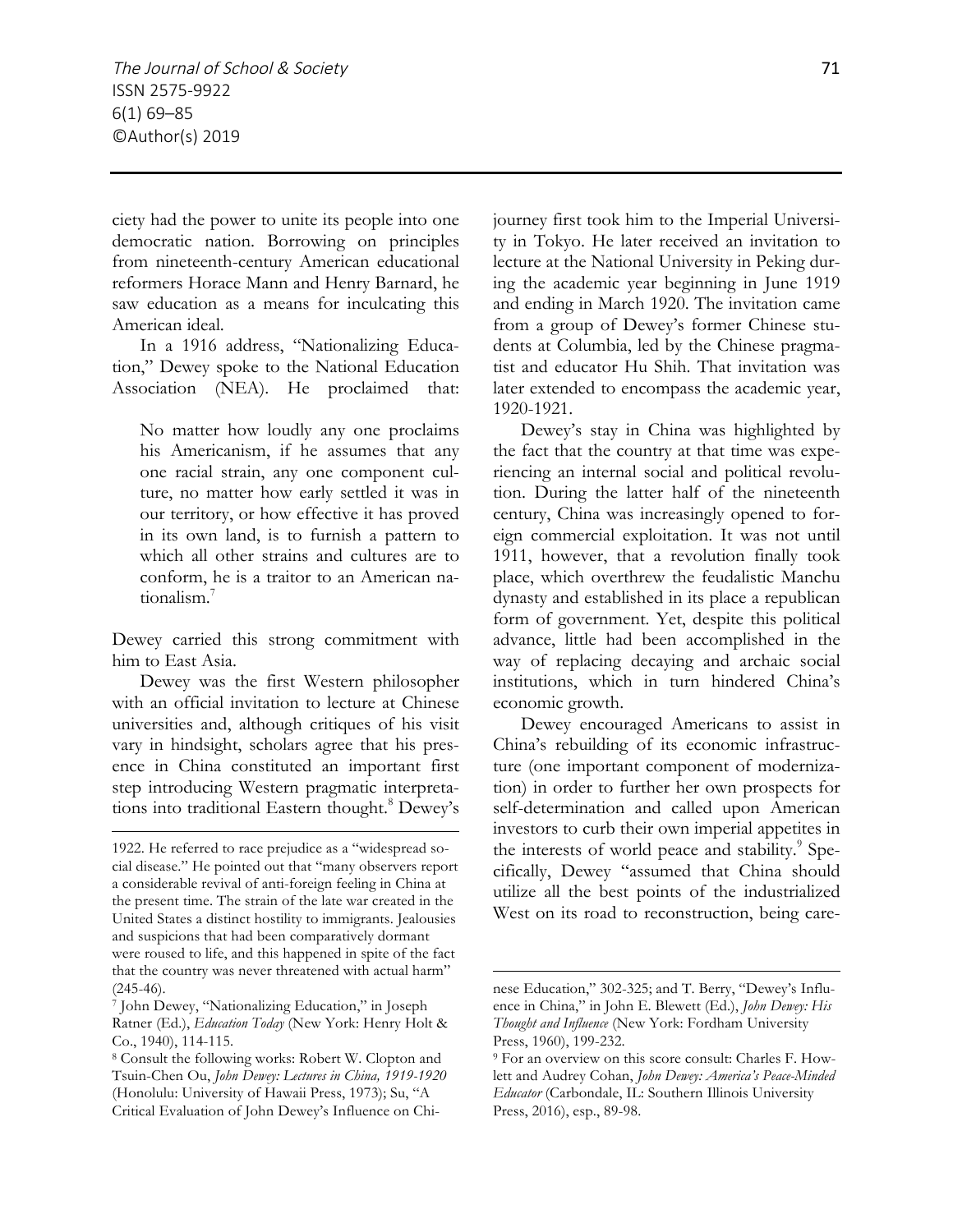ful to adapt them to native environmental conditions so they could flourish."<sup>10</sup>

However, one of the first points that struck him after settling in was China's inability to overthrow her rigid adherence to past philosophical conceptions. China is full of Columbia men," he informed his children.

They have been idealizing their native land at the same time they have got Americanized . . . they have been told that they are the future savior of their country . . . and they can't help making comparisons and realizing the backwardness of China and its awful problems. At the same time at the bottom of his heart probably every Chinese is convinced of the superiority of Chinese civilization—and maybe they are right three thousand years is quite a spell to hold on." $^{11}$ 

The influences of feudalism and Confucianism were deeply rooted in Chinese society. After residing six months in China, furthermore, Dewey also quixotically remarked to his Columbia colleague, Jacob Coss, that "whether I am accomplishing anything as well as getting a great deal is another matter . . . I think Chinese civilization is so thick and self-centered that no foreign influence present via a foreigner even scratches the surface."<sup>12</sup>

This dogmatic adherence to past customs, Dewey reasoned, was a barrier toward future reforms. He strongly believed that it made it increasingly difficult for the Chinese people to deal with Western ideas of modernization. In order for democracy to become a

 $\overline{a}$ 

working ideal in China, Dewey judged, modern methods of social improvement had to be developed. Moreover, China's internal instability made her easy prey for more industrialized nations like Japan. It was this issue that caused Dewey to express his concern over China's fate in the shadow of imperialistic predators. Such presented a real danger to peace and stability in that part of the world.

In addition, given the current political instability, demands for immediate economic reform, and the young Chinese students enamored with Marxism, he worried whether or not his message of democratic hope would resonate among educators and intellectuals alike. A report he provided to the American government on this issue was most revealing:

The student body of the country is in the main much opposed to old institutions and existing political conditions in China. They are especially opposed to old institutions and existing political condition in China. They are especially opposed to their old family system. They are disgusted with politics, and while republican in belief have decided that the Revolution of 1911 was a failure. Hence they think that an intellectual change must come before democracy can be firmly established politically . . . All these things make the students much inclined to new ideas, and to projects of social and economic change. They have little background of experience and are inclined to welcome any idea . . . They are practically all socialists, and some call themselves communists. Many think the Russian revolution a very fine thing. All this may seem more or less Bolshevistic. But it has not been inspired from Russia at all. I have never been able though I have tried to run down all

<sup>10</sup> Keenan, *The Dewey Experiment*, 44.

<sup>11</sup> John Dewey to Dewey children, June 20, 1919, *The Correspondence of John Dewey, 1871-1952*, Vol. 2, electronic edition (Charlottesville, VA: Intelex Corp., 1996). <sup>12</sup> John Dewey to John Jacob Coss, January 13, 1920, John Dewey Papers, Butler Library, Columbia University.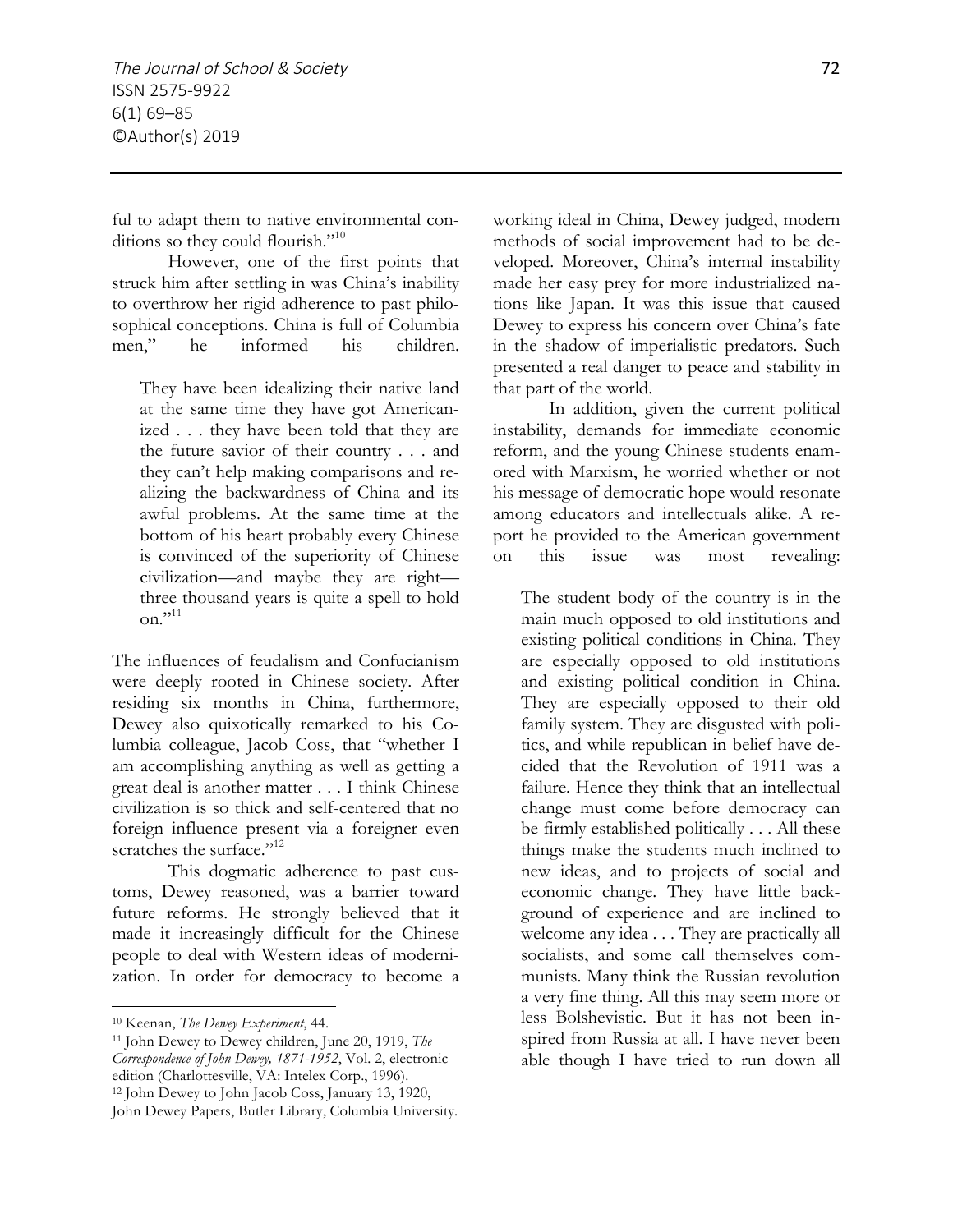rumors to hear of Bolshevist propagan $dists.<sup>13</sup>$ 

In light of these observations, Dewey's lectures were clearly organized to address China's current problems and to explain how his educational views and his social and political philosophy, premised on a democratic way of life, could be adapted for the benefit of the country's peoples.

An examination of Dewey's lectures in China, furthermore, makes it increasingly clear that his preoccupation with world peace was considerably influenced by his own misguided and conflicting support for World War I. Considering China's own cultural turmoil and efforts to enter the global scene, Dewey was exploring ways to encourage social reformers to apply peaceful methodologies to their transition into the modern world. He began re-evaluating his logical instrumentalism with that in mind, attempting to use his theories as a form of intellectual freedom.

The trip itself was an intellectual awakening of sorts—one, which caused him to tie the notion of freedom to intellectual development. Dewey posited that if China were going to embrace change, its educators and leaders must understand that, "genuine freedom, in short, is intellectual; it rests in the trained *power of thought*, in ability to "turn things over," to look at matters deliberately, to judge whether the amount and kind of evidence requisite for decision is at

 $\overline{a}$ 

hand."<sup>14</sup> What Chinese thinkers must consider is that "to cultivate unhindered, unreflective external activity is to foster enslavement, for it leaves the person at the mercy of appetite, sense, and circumstance."<sup>15</sup> Reflecting on his shortcomings when he united a romantic national idealism with a realistic progressivism in supporting World War I, Dewey believed that people's thinking became enslaved to circumstance as opposed to deliberative judgment.

Nevertheless, there is a cautionary tale when judging Dewey's impact against his call for reforms in China. Certainly, it is quite clear that "the assumption that education should remain separate from politics was one of the tenets of Dewey's followers."16 That is undeniable. However, the issue remains that "his ideas successfully captured the teacher training institutions . . . [yet] the connection between educational improvements and democratic social reconstruction was not successfully made."<sup>17</sup> What accounts for this?

The answer had to do with addressing the problem of political power in China.

Certainly, the lesson one can draw from Dewey's trip is that "education should have been the great solvent of social conflict. Informed discussion of the origin and nature of conflicts of interest should lead to their resolution, rationally"18 At least, that is what he had hoped. He believed that "the school would continually influence society and politics to bring the needed change."<sup>19</sup> Unfortunately, in China, "the links between school and society, between attitude and change and political conduct, between professional non-partisanship

<sup>13</sup> Dewey to Colonel Drysdale, December 1, 1920, service report on Bolshevism in China, National Archives, State Department; Dewey to Drysdale, December 1, 1920, *The Correspondence of John Dewey*, Vol. 2, electronic edition. The War Department's response was as follows: "Exceptionally good judgment and knowledge of general affairs. Particularly well informed on student movement and radical elements. A very careful and unemotional investigator." See, U.S. War Dept., May 31, 1921, *The Correspondence of John Dewey*, *1871-1952*, Vol. 2, electronic edition.

<sup>14</sup> John Dewey, *How We Think* (Chicago: Henry Regnery

<sup>&</sup>amp; Co., 1971), 90. This is a reprint of his 1933 edition.

<sup>15</sup> Ibid., 90.

<sup>16</sup> Keenan, *The Dewey Experiment*, 159.

<sup>17</sup> Ibid., 159.

<sup>18</sup> Ibid., 160.

<sup>19</sup> Ibid., 161.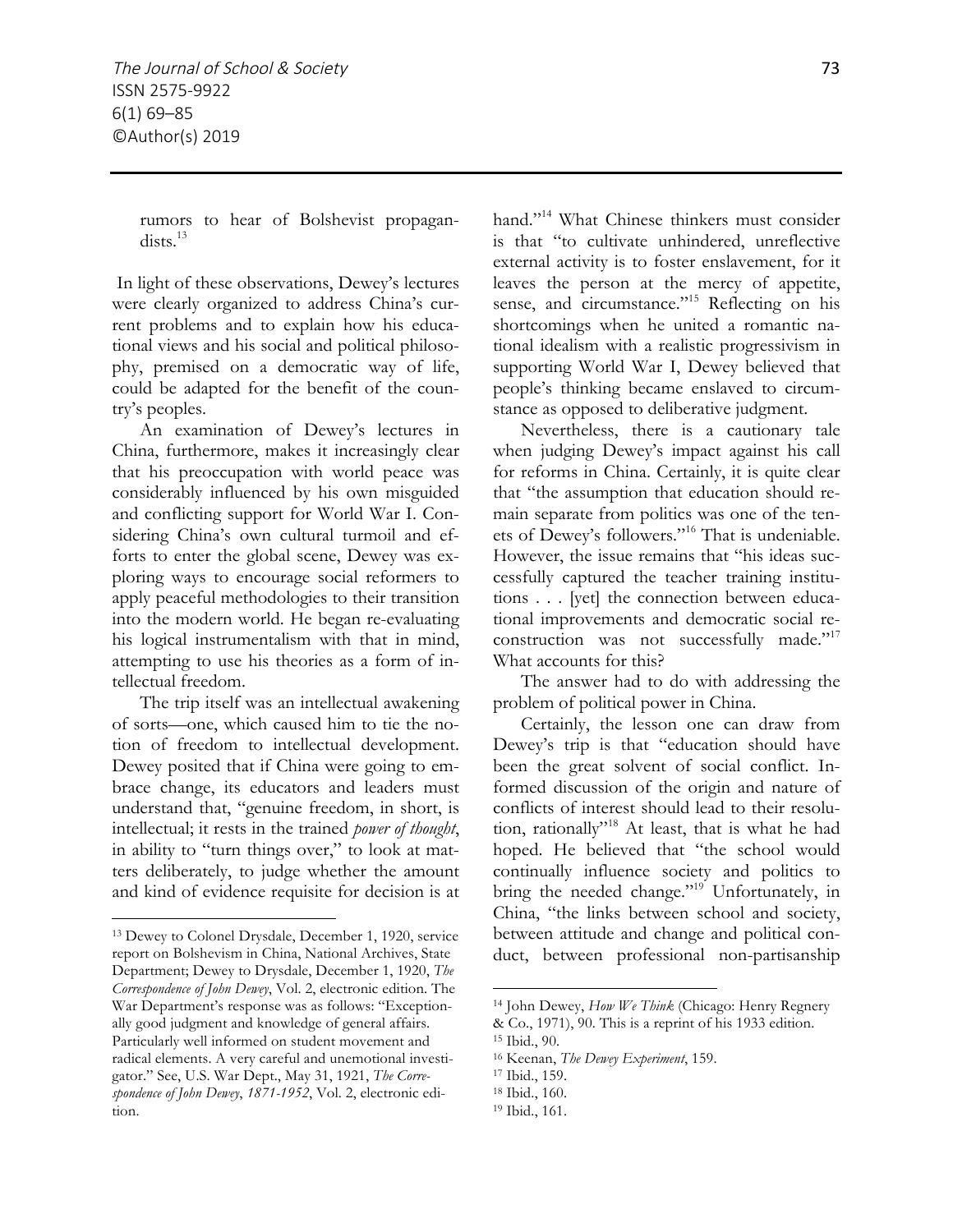and social betterment were not present" because it was the militarists who dominated the cultural, social, and political environment.<sup>20</sup> It was this realization that caused him to reassess his educational instrumentalism and his pragmatism when returning to the United States.

#### **Dewey's Post-China Agenda**

Clearly, his China journey did have a profound impact on his efforts to reconstruct his philosophic thinking as he sought to make it relevant to the cause of world peace.

One can see this in terms of the evolution of his theories on logical instrumentalism when he finally unveiled his scientific model of thinking or inquiry, which was first posited in his revised work, *How We Think*. <sup>21</sup> Dewey's experimentalism became an important aspect of his interest in teaching about peace. In terms of developing information-processing and thinking skills, Dewey offered the following four steps: (1) define the problem; (2) suggest alternative solutions or make hypotheses; (3) gather data for supporting or negating these hypotheses; and (4) select or reject hypotheses. Problems such as wars, militarism and disarmament, patriotic conformity, and social injustice were just some of the problems Dewey encouraged educators to address in their classrooms. Although no easy solution to solving the problem of war was at hand, Dewey called for a process of inquiry as a learning tool. He encouraged teachers to address the problem of war in terms of its destructive experience, which should not be divorced from values clarification.

His classroom method of inquiry was designed to connect value analysis with problem solving. Critical thinking in education, he argued, must undertake an analysis of problems

 $\overline{a}$ 

impacting social development. It involves testing values and applying them to real world situations. Teaching students not to fall prey to sweeping generalizations through the practice of inquiry, gathering facts, and clarifying values should ultimately result in developing better moral judgments. Students need to think about how the idea of peace is a more positive hypothetical development when it comes to analyze the most pressing problem—war—plaguing civilization. Much of what Dewey wrote in 1933 was based upon his time in China as he sought to develop ways of thinking based on peace as an instrument of reform.

An analysis of his lectures in China such as "Nationalism and Internationalism," "Intellectual Freedom*,*" "The Cultural Heritage and Social Reconstruction*,*" "Geography and History," and "Moral Education—Social Aspects" are perfect illustrations of Dewey's evolving postwar instrumentalism and progressive theories detailing the disparity between two ends: war and peace. In terms of war, education teaches people to accept selfish behavior, promotes authoritarian methods of rule, ignores moralistic reasons for good behavior, encourages coercion in the name of patriotic conformity, and complies with patterns of structural violence. In contrast, education for peace fosters responsibility, openness, innovation, selfmotivation, cooperative behavior, and barrierfree opportunities to pursue individual interests for the common good.

To Dewey, education was a creative and self-developmental process—any form of strict discipline ran counter to his views on progressive education. Rigid uniformity was unacceptable to Dewey and a point he made quite clear in his lectures to Chinese educators and students. A sense of libertarian values plus a belief in a self-developmental form of education oriented toward a more moral way of thinking was necessary for peaceful reform.

<sup>20</sup> Ibid., 161.

<sup>21</sup> The 1933 edition.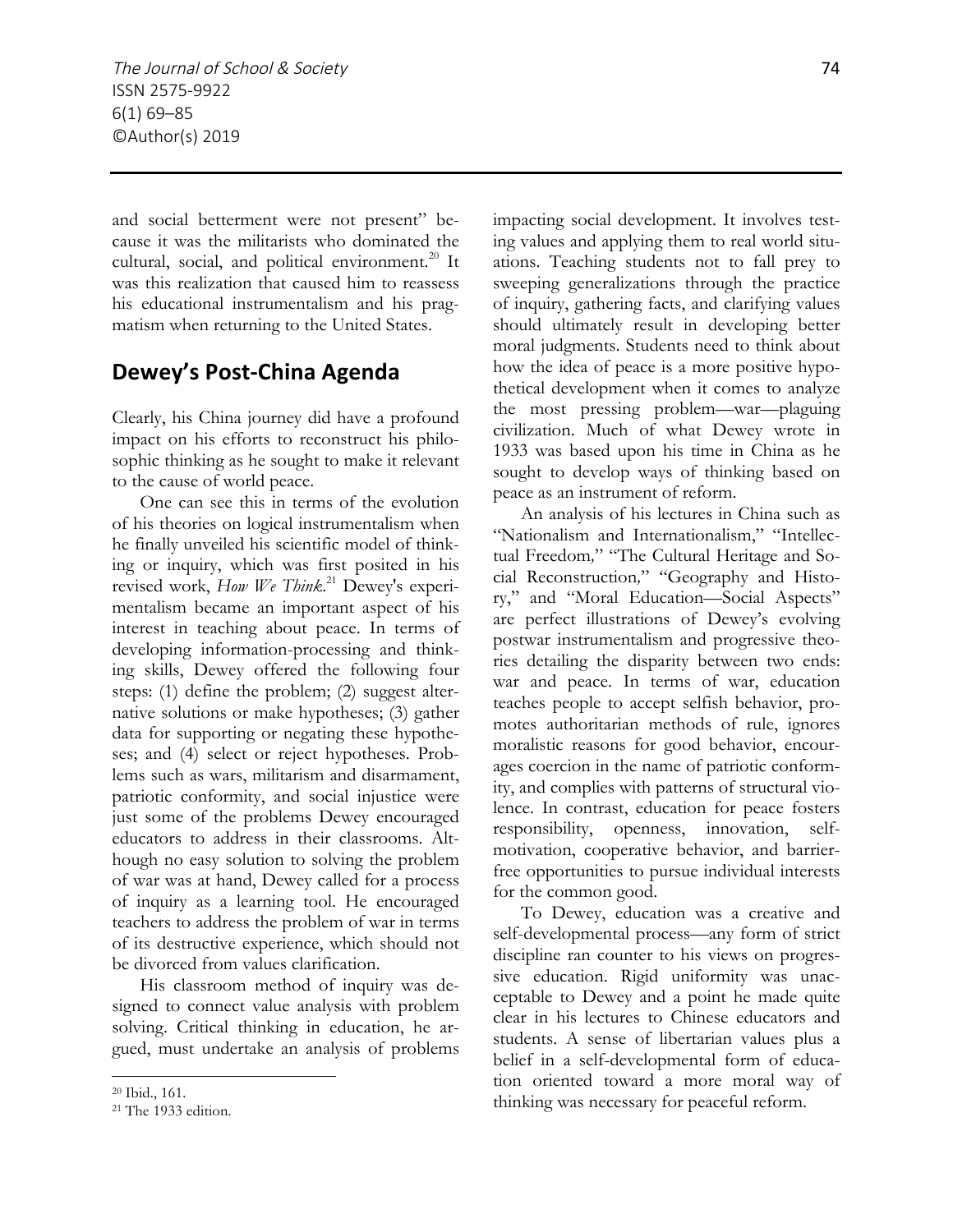One of the distinct features in terms of how people should think, Dewey believed, should be based on the importance of moral thinking as an essential character trait—certainly in response to the world situation facing future generations of students. "They are not the only attitudes that are important [open-mindedness, whole-heartedness, responsibility] in order that the *habit* of thinking in a reflective way may be developed," he wrote. "But the other attitudes that might be set forth are also traits of character, attitudes that, in the proper sense of the word, are *moral*, since they are traits of personal character that have to be cultivated." In other words, thinking should not be a mechanical process but rather "how we should live our lives as moral agents if we are to think effectively."22

In his lecture, "The Cultural Heritage and Social Reconstruction," moreover, Dewey promoted three ground rules, discussed below, that were necessary if schools were to create a feeling of democratic cooperation and world citizenship. He applied those rules in a groundbreaking article he wrote in 1923 in *The Journal of Social Forces*, which was based on this lecture.

In this particular article, he noted that, "as we need a program and a platform for teaching genuine patriotism and a real sense of the public interests of our own community, so clearly we need a program of international friendship, amity and good will." "We need a curriculum in history, literature and geography," he vigorously continued, "which will make the different racial elements in this country aware of what each has contributed and will create a mental attitude towards other people which will make it more difficult for the flames of hatred and suspicion to sweep over this country in the future, which indeed will make this impossible, because when children's minds are in the formative period we

<sup>22</sup> Ibid., 53.

 $\overline{a}$ 

shall have fixed in them through the medium of the schools, feelings of respect and friendliness for the other nations and peoples of the world."23

So, what are those rules he espoused in "The Cultural Heritage and Social Reconstruction"? The first rule and basic aim of education was for the school to create good citizens. When asked by the Chinese students to define what he meant by "good citizen," Dewey responded by listing four qualifications of the "good citizen": (1) be a good neighbor and a good friend; (2) be able to contribute to others as to benefit from other's contributions; (3) be one who produced rather than one who merely shared in the production of others, from an economic standpoint; and lastly, (4) be a good consumer. According to Dewey's humanitarian and socially conscious outlook on life, a "good citizen" was a person who contributed to the well-being of society. Above all, a "good citizen" was also one who appreciated the values of peaceful living by contributing to and sharing with fellow citizens the fruits of society. $24$ 

Dewey's second rule encouraged educators to create an atmosphere of harmony and friendliness whereby a feeling of world citizenship could be generated through the schools by making "students want to fulfill their duties to society, not from compulsion, but by curiosity and willingness, and out of love for their fellow men."25

But, perhaps, the most important rule was his last one, which directed its attention to the general desire to acquaint students with the nature of social life and to the needs of society, as

<sup>23</sup> John Dewey, "The Schools as a Means of Developing a Social Consciousness and Social Ideals in Children,"

*Journal of Social Forces* 1 (September 1923), 512-518. 24 John Dewey, "The Cultural Heritage and Social Reconstruction," in Clopton and Ou, *John Dewey: Lectures in China*, 210 & ff.

<sup>25</sup> Ibid., 211.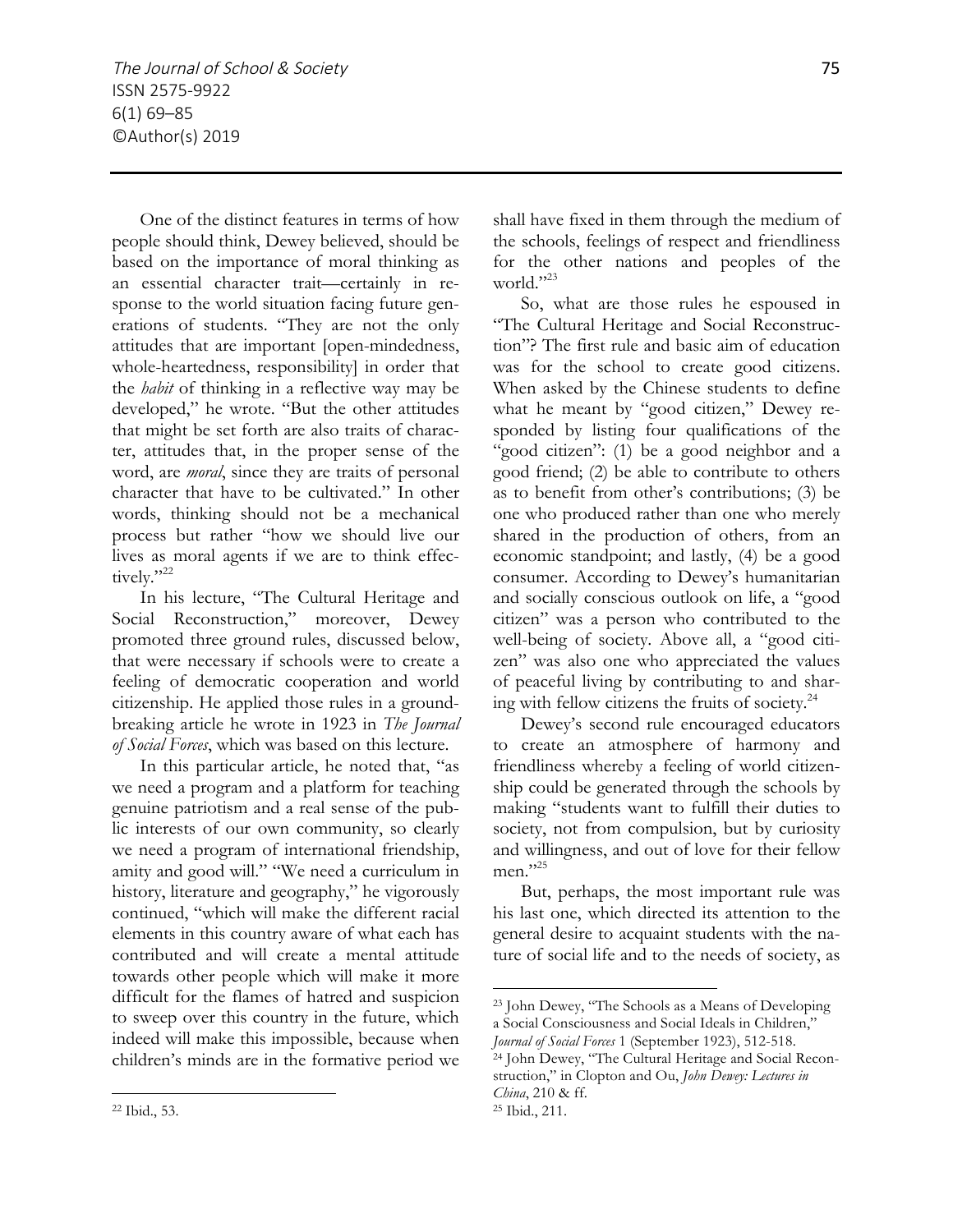well as to their preparation for meeting these needs. A knowledge of one's environment and a willingness to eliminate its unworthy features, Dewey reasoned, was the main source of educational inspiration for the student. Social reconstruction, he believed, required more than sentiment. It demanded a general understanding of the nature of the problem and a willingness to adapt to new ways of thinking.

In each case, therefore, Dewey impressed upon his Chinese listeners the necessity for education to enhance the social, political, economic, and cultural institutions of a democratic society. "The school is the instrument," he concluded, "by which a new society can be built, and through which the unworthy features of the existing society can be modified."26 Dewey commented further:

It is perhaps true that up to now contact with the West has brought China more disadvantages than advantages, more ill than good. But it is also true that the chaos and confusion in morality and economy have reached a point in China at which it would be ill advised, if not fatal, for China to isolate herself from the influences of Western culture. The only method by which China can remedy the present state of affairs is to speed up cultural exchange between East and West, and to select from Western culture for adaptation to Chinese conditions those aspects which give promise of compensating for the disadvantages which accrued from earlier contacts. This is a task which calls for men and women of wide knowledge and creative ability. The men and women who will do this are now children in our schools, and this is why the matter of broadening the child's environment is of such great urgency in China today.27

This quote summarizes, appropriately, Dewey's belief in the next generation, and is situated in his perspective as an educator. It argues that intercultural and global understanding will be the pathway to the future.

#### **Global Understanding**

Perhaps more importantly, one of the least discussed aspects of Dewey's educational policy and advice to Chinese educators was his contributions to a fuller understanding of comparative nationalism.<sup>28</sup>

His extended visit to China provided him an opportunity to encourage dialogue between the two nations as part of his mission to further the ideals of global understanding. While in China, he was embraced by educational leaders for his willingness to encourage Westerners to be open-minded. There was an understated concern that Westerners would try and press their ideas upon Chinese institutions rather than to try and understand China's historic customs and institutions as part of its political psychology. What Dewey did encourage was the idea that schooling in China be adapted to democratic ways of thinking while preserving long-established customs and ideals—ones which had given Chinese education a strong sense of community of life.

What concerned him was how outside pressures attempted to subvert the principle of nationality in China. Hence, he envisioned Chinese schooling as an instrument for furthering a sense of nationality that would understand the

 $\overline{a}$ 

<sup>27</sup> Ibid., 216.

<sup>28</sup> For a worthwhile analysis of Dewey's understanding of nationalism consult, Merle Curti, "John Dewey and Nationalism," *Orbis* X (Winter 1967), 1103-1119.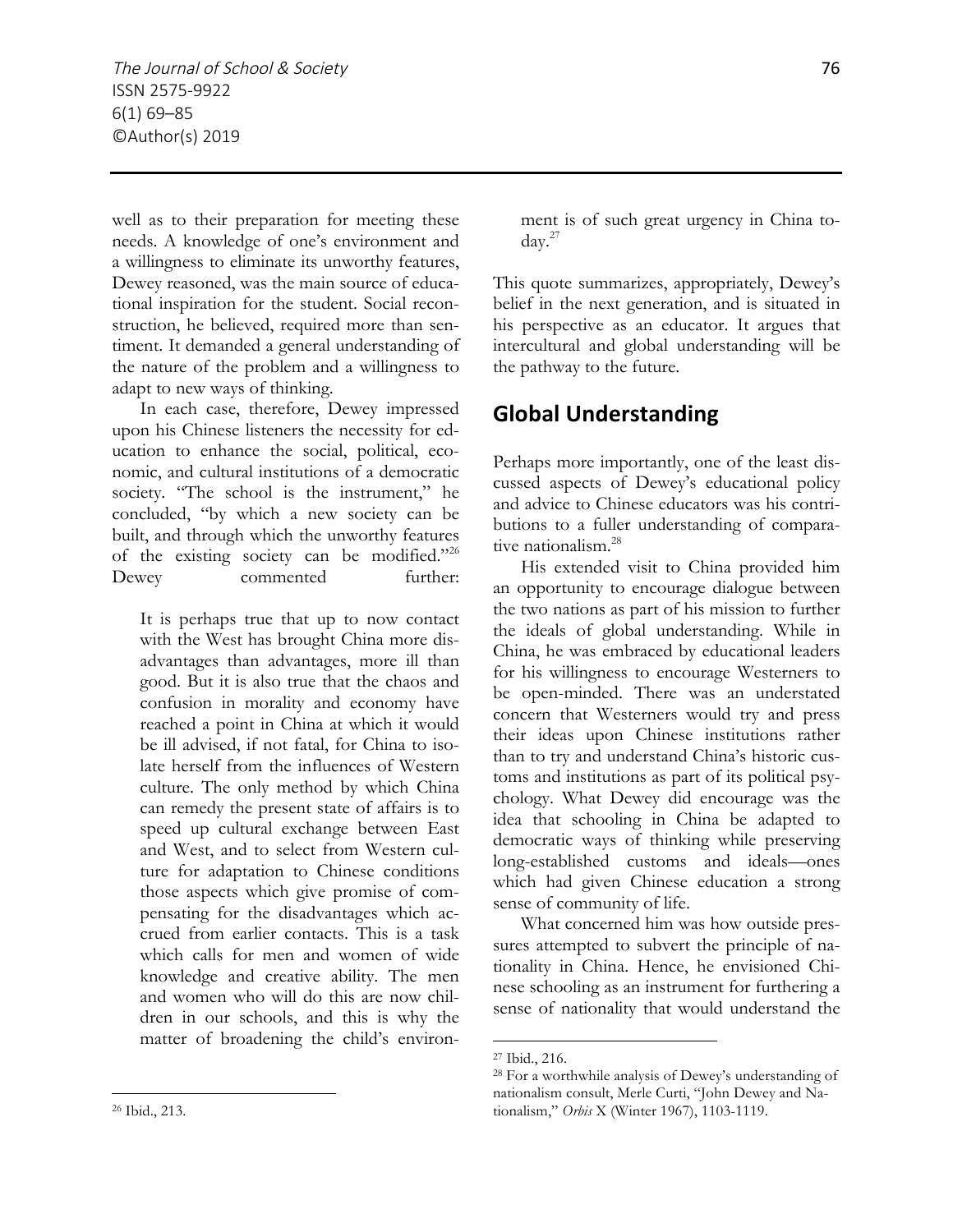values of a democratic way of life based upon mutual understanding and cooperation. His views here were primarily an extension and application of what he posited in his classic 1916 work, *Democracy and Education*.

In his appeals to Chinese educators and students regarding global harmony and domestic stability, moreover, his lectures were filled with Confucian principles. Peace educators Lin and Wang wrote that Confucius observed that "people are born by nature to be kind; it is only the environment that makes people different." This was a view Dewey clearly agreed with in his philosophy on peace. They also note that the eminent Chinese thinker was fond of pointing out that, "education is for creating social harmony . . . [and] harmony enables the state and society to coexist." Harmony, in turn, is "achieved through negotiations and proactive actions and social interventions."29

Dewey could not have agreed more with their interpretation of Confucius. Confucian "harmony" was akin to Dewey's conjoint, communicated experience and associated living. This was a method, Lin and Wang argue, in which Confucius choose conflict and cooperation over competition and domination. Such an approach was clearly compatible with Dewey's philosophy. Ever mindful of Confucian influence within Chinese educational circles, moreover, Dewey tailored his lectures to support the venerated philosopher's position that, as Lin and Wang write in praise of Confucius, "peace comes from respectful and compassionate human beings, and education is the vehicle for

 $\overline{a}$ 

fostering [these] future citizens."30 Education, for Dewey, like Confucius, was about "relational co-existence."31

Ever the observer and reporter, Dewey sought to convey this message in a series of articles he wrote for various periodicals, including *Asia* and *The New Republic*. <sup>32</sup> Across the articles—"China's Nightmare," "The Chinese Philosophy of Life," "Chinese Social Habits," "The Growth of Chinese National Sentiment," "Conditions for China's Nationhood," "Justice and Law in China," "Young China and Old," "New Culture in China," "Transforming the Mind of China," and "America and China" one theme persisted throughout: the future evolution of nationalism in China should not only look to China's traditional past, but also engage with Western democratic thought.

Such advice was certainly in keeping with Dewey's own longstanding respect for tradition and continuity when addressing the fundamental goal of a democratic way of life. He tied his understanding of nationalism to democracy, not as a political instrument, but, rather, as the means for seeking solutions to economic, political, and social problems. Tradition and continuity were important links in establishing the kind of peaceful democratic society he envisioned for China—both could play an important role in framing problems, seeking solutions, and when encountering social unrest.

Despite the distinctive aspects of Chinese nationalism in terms of its historical roots and the question of "modernization," Dewey urged Chinese educators to preserve these differences while appreciating the essential similarities linking China to the rest of the world. What he

<sup>29</sup> Jing Lin and Yingji Wang, "Confucius' Teaching of Virtues and Implication on World Peace and Peace Education" in Jing Lin, John Miller, and Edward J. Brantmeier (Eds.), *Spirituality, Religion, and Peace Education* (Charlotte, NC: Information Age Publishing, 2010), 3-17. For quoted material here and following paragraph, as well as general interpretations of the authors' views related to Confucius and peace, consult the article.

<sup>30</sup> Ibid., p. 14.

<sup>31</sup> Ibid., pp. 14-15.

<sup>32</sup> These articles, a few with a different title in the edited collection, were compiled in Joseph Ratner (Ed.), *Characters and Events* (New York: Henry Holt & Co., 1929), Vol. 1.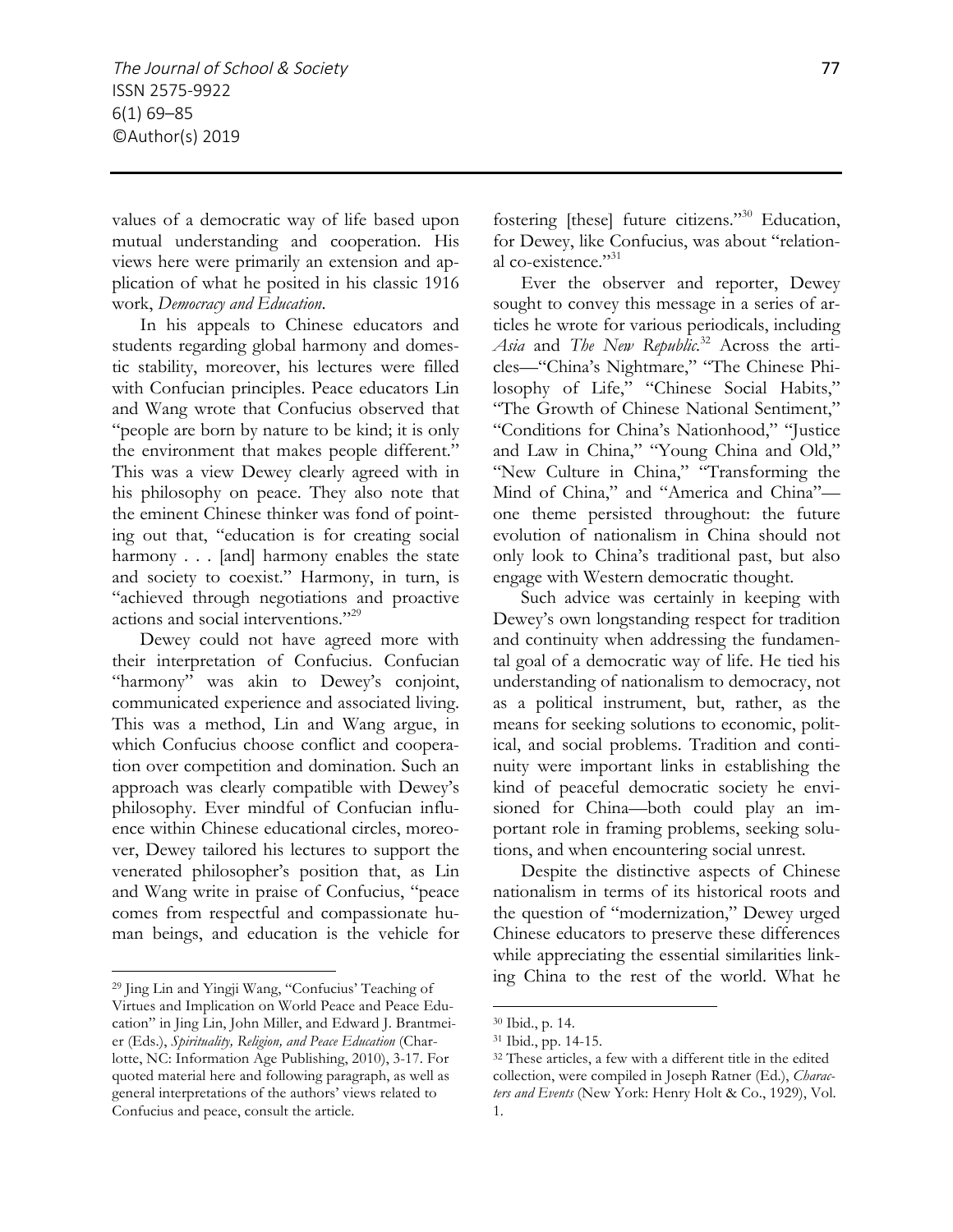urged Chinese educators to contemplate was that, "the real problem of the Pacific is the problem of the transformation of the mind of China, of the capacity of the oldest and most complicated civilization of the globe to remake itself into the new forces required by the impact of immense alien forces."33

Distinctively, the impression that Dewey came away with was how Chinese schools can be receptive to his ideas about democratic instrumentalism. He stated, "human nature as one meets it in China seems to be unusually human . . . There is more of it in quantity and it is open to view, not secreted."34 Dewey sought to capitalize upon this notion in terms of transforming Chinese education into a vehicle for democratic cooperation and global understanding. During his stay, he witnessed first-hand "a general intellectual ferment," whereby Chinese educators seemed open "western moral and intellectual inspiration . . . to get ideas, intellectual capital, with which to renovate her own institutions."<sup>35</sup>

If the basis of American education rests upon a democratic foundation, promoting a sense of nationality as community, then China is particularly suited to carry out its own mission in terms of nationality and cooperation. "The educated Chinese who dissects the institutions of his own country," Dewey proclaimed, "does it with a calm objectivity which is unsurpassable. And the basic reason, I think, is the same national pride . . . The faith of the Chinese in the final outcome of their country . . . reminds an American of a similar faith abounding in his own country.<sup>36</sup> Such faith rests upon schools with a democratic model.

<sup>33</sup> John Dewey, "Transforming the Mind of China" in Ratner, *Characters and Events*, Vol. 1, 286.

 $\overline{a}$ 

In Dewey's estimation, the best and most practical course for his educational model to work was to allow Chinese teachers to utilize "Western knowledge and Western methods which they themselves can independently employ to develop and sustain a China which is itself and not a copy of something else."37 What he heard most often from the lips of progressive reformers in China was "that education is the sole means of reconstructing China." He continued: "There is an enormous interest in making over the traditional family system, in overthrowing militarism, in extension of local self-government, but always the discussion comes back to education, to teachers and students, as the central agency in promoting other reforms."38

Imperatively, as Dewey saw it, "this fact makes the question of the quality and direction of American influence in Chinese education a matter of more than an academic concern."<sup>39</sup> For democratic reforms in education to take root in China, in the best interests of peaceful cooperation and communal understanding, it was crucial to address the current reality that there would be "no development of schools as long as military men and corrupt officials divert funds and oppose schools from motives of selfinterest $"$ <sup>40</sup>

As democracy's ambassador to East Asia, Dewey called upon his own fellow citizens to share their resources and knowledge—to "take an active interest in Chinese education . . . [as] it would seem as if the time has come when there are some persons of means whose social and human interest . . . might show itself in upbuilding native schools." $\frac{1}{11}$  If there was a way to

<sup>34</sup> Ibid., 290.

<sup>35</sup> Ibid., 288.

<sup>36</sup> Ibid., 289.

<sup>37</sup> John Dewey, "America and China," in Ratner, *Characters and Events*, Vol. 1, 306.

<sup>38</sup> Ibid., 306.

<sup>39</sup> Ibid., 306.

<sup>40</sup> Ibid., 306.

<sup>41</sup> Ibid., 308.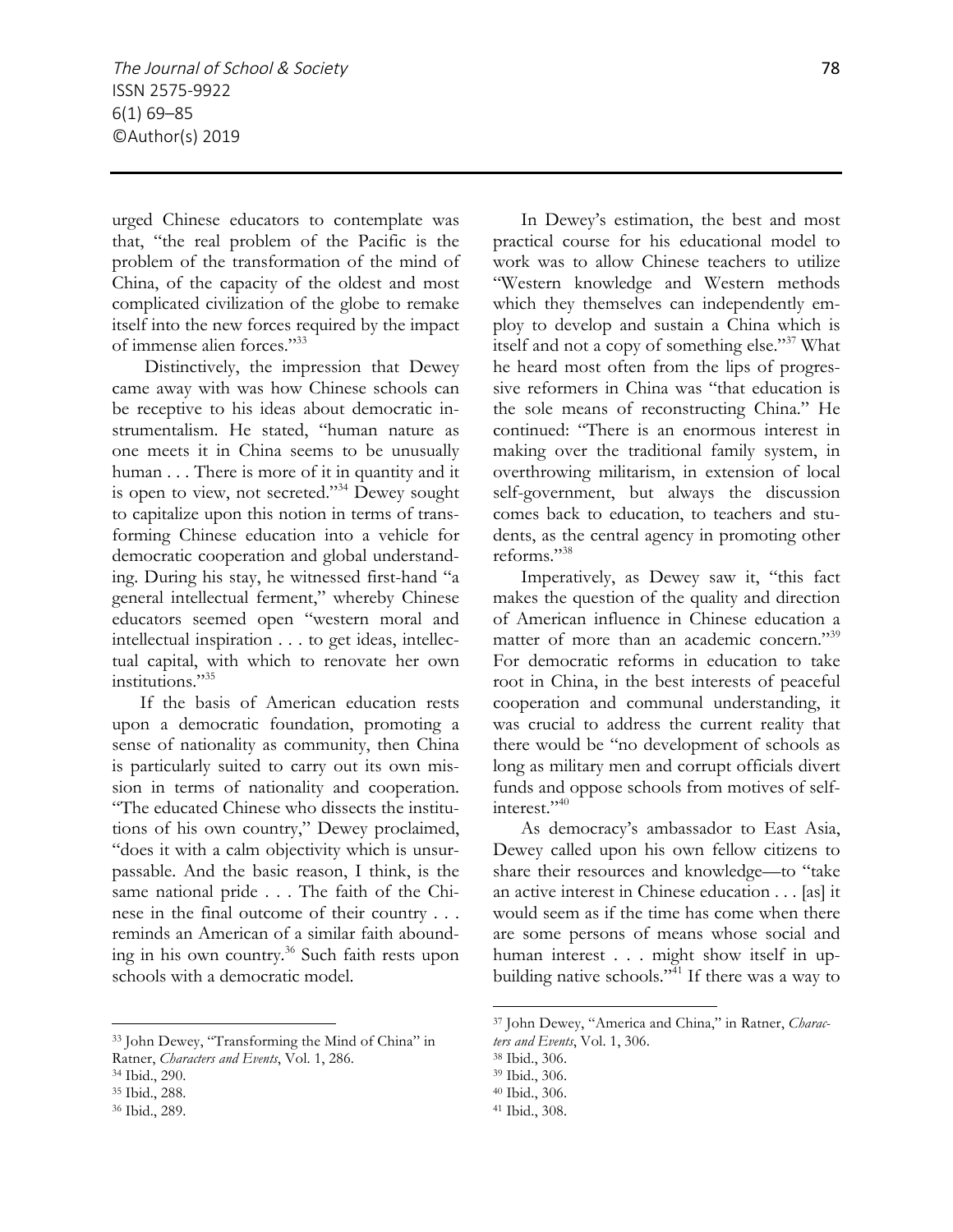promote peace East Asia, Dewey argued with vigor and passion, it would be contingent upon those willing to "train not only students but younger teachers who are not as yet thoroughly equipped and who too often are suffering from lack of intellectual contact."<sup>42</sup>

Such mission, he implored, "will not be done for the sake of the prestige of the United States." Instead:

build up a China of men and women of trained independent thought and character, and there will be no Far Eastern "problems" such as now vex us; there will be no need of conference to discuss—and disguise—the "Problems of the Pacific." American influence in Chinese education will then be wholly a real good instead of a mixed and dubious blessing.<sup>43</sup>

This would be the pathway to peace in the Pacific and recognition of China's democratic nationality in the world community. It would be accomplished through inquiry, conversation, and willingness to dialogue through cooperation and compromise, not partisan bickering and rancor.

## **Outlawry of War: A Pragmatic Solution when Returning from China**

A perfect illustration of Dewey's desire to offer solutions for peace, not just critical commentary, was the vital role he played in the Outlawry of War movement. This began shortly after his return from China. What is particularly relevant to our discussion is that it represents how

 $\overline{a}$ 

intellectuals should address troubling social and political issues even in our own time.

What could be more troubling than the danger of war? In this instance, Dewey challenged the experts on international relations by encouraging them to consider public opinion on the matter.44 Instead of having the politicians and experts dictate the terms, Dewey used Outlawry to call upon the public to exert pressure on elected officials as a means of achieving world peace.

This crusade, largely financed by Yaleeducated, Chicago lawyer Salmon O. Levinson, resulted in over fifty nations signing a treaty the Kellogg-Briand Pact or Pact of Paris—in 1928, renouncing war as an instrument of national policy.45 Although the treaty failed to prevent World War II, it did play a pivotal role in the prosecution of Nazi leaders for crimes against humanity at the Nuremburg Trials. Dewey was the prime intellectual spokesperson for Levinson's campaign. The seeds for his in-

<sup>42</sup> Ibid., 308.

<sup>43</sup> Ibid., 308-309.

<sup>44</sup> In 1923 he published a very important article outlining the case for Outlawry. In this article he stated the following: "Education is limited also by range of contact and intercourse, and at present the forces that educate into nationalistic patriotism are powerful and those that educate into equal regard and esteem for aliens are weak." This view is largely based on his observation in East Asia where the militarists in both Japan and China viewed each other with suspicion and hostility. He realized that public opinion could be a powerful force for peace if educated to find ways to achieve it without resort to military measures. See, John Dewey, "Ethics and International Relations," in Boydston (Ed.), *The Middle Works*, Vol. 15, 53-64. 45 Consult the following historical analyses: Dona H.

Hathaway and Scott J. Shapiro, *The Internationalists: How a Radical Plan to Outlaw War Remade the World* (New York: Simon & Schuster, 2017); Robert H. Ferrell, *Peace in Their Time: The Origins of the Kellogg-Briand Pact* (New Haven, CT.: Yale University Press, 1952); Charles F. Howlett, "John Dewey and the Crusade to Outlaw War," *World Affairs* 138, no. 4 (Spring 1976), 336-55; and John E. Stoner, *S.O. Levinson and the Pact of Paris* (Chicago: University of Chicago Press, 1943).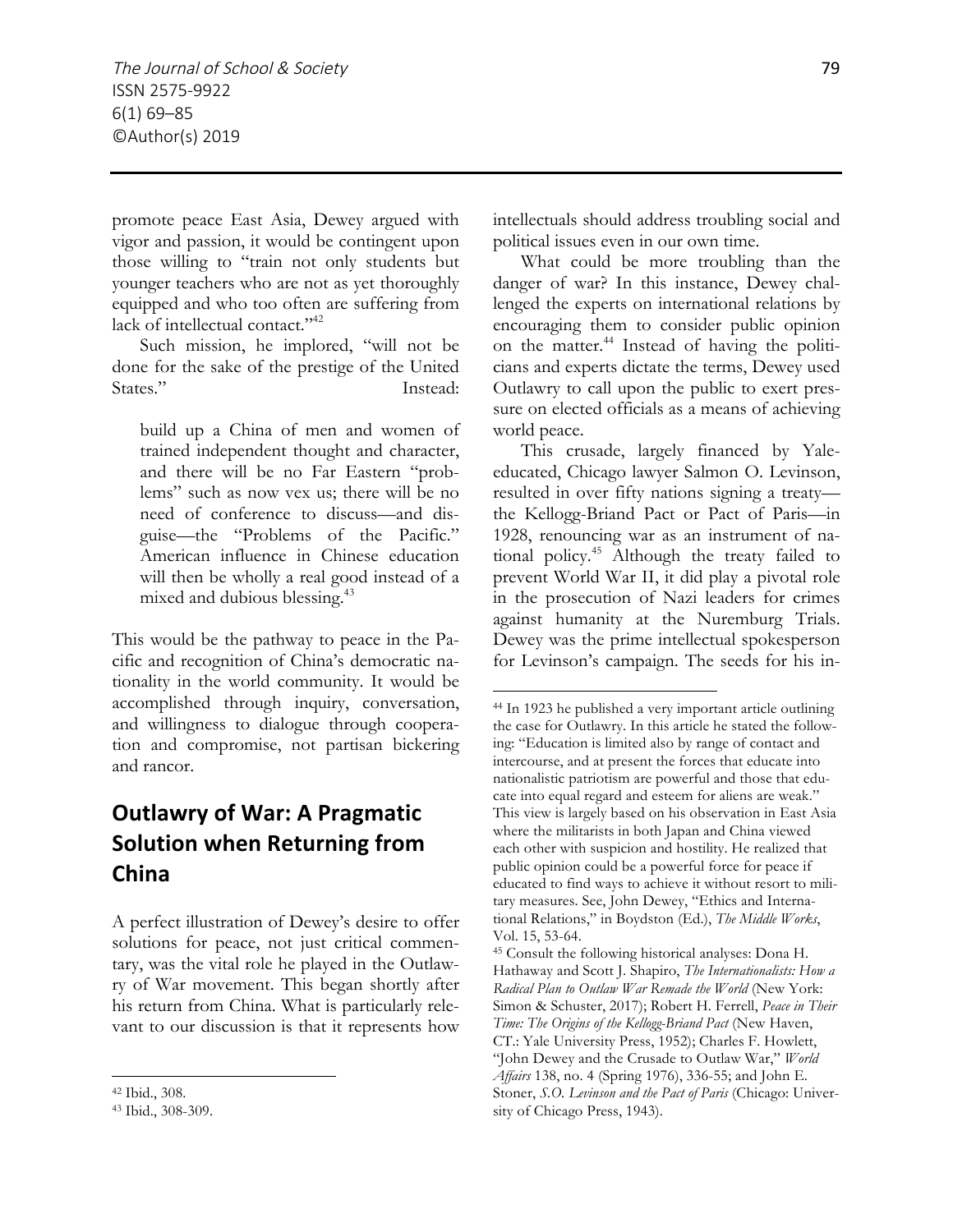volvement in this crusade were planted in his "Nationalism and Internationalism" lecture, which he delivered at Nanking National University.

In this lecture, he called for a higher order of thinking pertaining to our understanding of nationalism. His words are clear, direct, and forceful. His Chinese audience could sense his convictions as he called for the public to consider an alternative to the long-established and passive acceptance of military strength. "I am not speaking of a peace that is merely the absence of armed conflict—a passive conception which we encounter all too frequently," he stated. "Even unpatriotic men, cowards, and rich men who want to keep from losing their money, can want this negative kind of peace," he added

Instead, Dewey noted, "we must work for a positive peace, a peace built upon common constructive enterprises undertaken on an international scape. Just as a nation grows strong by engaging its people in large-scale constructive activities, the world will grow stronger and the danger of war will disappear when the nations engage together in constructive enterprises that contribute to their common welfare."46 It was his belief, then, that the emotional and political connotations of nationalism were responsible for holding the public back from a greater appreciation for international cooperation.

His solution was to find a positive form of peacemaking—one that is based on action. In his mind, this meant not only adding a moral dimension to his pragmatic methodology, but, also, as the peace historian Nigel Young has noted, "a theory of conflict and a dialectic of action in a struggle that became an 'experiment with truth'; testing ideas through political dia-

 $\overline{a}$ 

logue, exemplary conduct, and communication during conflict, rather than political violence."<sup>47</sup>

Throughout most of the 1920s, Dewey wrote and delivered speeches, insisting that public support for peace was consistent with the values and assumptions widely accepted in a democratic-liberal society. Intellectually, people value peace more than they do war, since they live in a society where individual freedom of thought is considered a protected right and, politically, the people are capable of challenging elected officials who rely on emotional appeals in matters of foreign policy. The philosophical challenge, in Dewey's opinion, was offering up a concrete proposal that the public would accept because it would be based on inquiry rather than emotion. He believed he had found it in Outlawry of War.

Specifically, what was the philosophical reasoning he developed in support of Outlawry, one consistent with our democratic values? The basic theoretical premise, as well as the pragmatic argument substantiating Dewey's support for the Outlawry plan, therefore, rested on his assumption that the means proposed to implement this new idea was an educated public opinion—cognizant of morality as justice formulated through standards of societal consciousness and as part of the assumptions widely accepted in a democratic society. This public understanding would then recognize the need for internationalism and cooperation among nations. Such cooperation would also function as the means for making a treaty outlawing war, when signed by all participating nations. Relying on a proposed code of law backed by the authority of a world Supreme Court would therefore become effective and enduring instruments of international peace.

<sup>46</sup> John Dewey, "Nationalism and Internationalism," in Clopton and Ou, *John Dewey: Lectures*, 163.

<sup>47</sup> Nigel Young, "Concepts of Peace From 1913 to the Present," *Ethics and International Affairs* 27, no. 2 (2013), 159-61.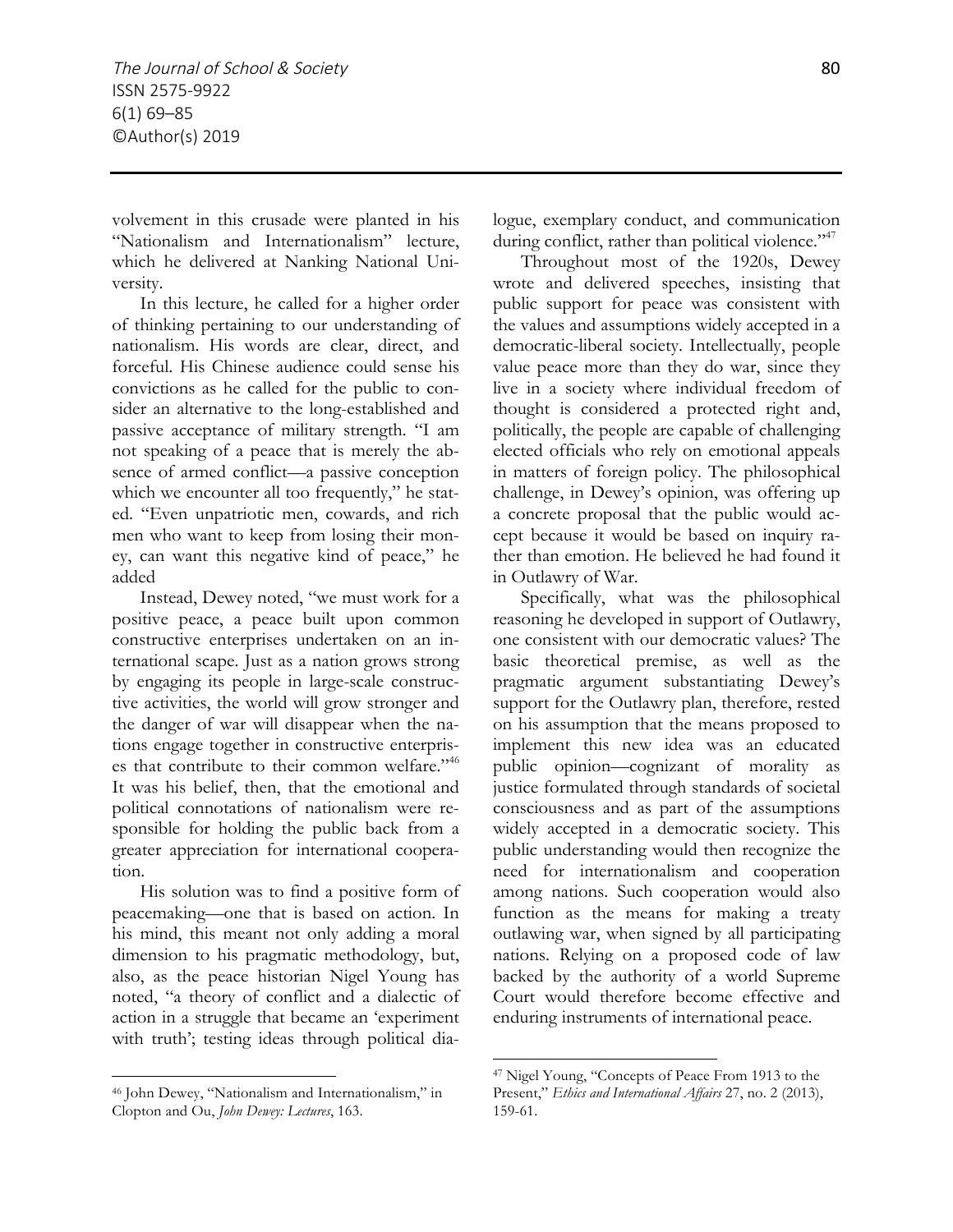What does become quite clear in terms of Dewey's philosophy is how he considered the Outlawry principle a form of morality, an extension of ethical inquiry encouraging people to rely on reflective intelligence. In this fashion, it would permit people to revise judgments in light of consequences (the realities associated with World War I) and then to act on them. Outlawry was an instrument for satisfactorily redirecting conduct when past habits proved detrimental to society's well-being.

The way to test the peoples' commitment to world peace was to put Outlawry into practice as an alternative value judgment—one that placed peaceable living backed by the rule of law above the institutionalized acceptance of armed conflict. For Dewey, Outlawry represented moral progress: it might enable people to adopt new habits by reflectively revising previous value judgments, which considered war the only way to achieve peace. War as an *a priori*, fixed principle that governments used to justify to their peoples the necessity for engaging in armed conflict in the name of national honor would, in turn, be replaced by the moral rightness of Outlawry on behalf of international harmony. The benefit of declaring war itself a crime—an illegal act contrary to moral principles—represented a positive step towards social progress in practice.

At no time did Dewey contemplate the "chimerical possibility" of successfully outlawing war through a mere "juristic declaration" or by "legal excommunication," terms that he and other supporters were careful to differentiate when promoting their cause. The function and effectiveness of a world Supreme Court, in Dewey's opinion, rested not upon enforcement of sanctions but upon developing educated moral and ethical judgments—the means—of humankind. Achieving this end—a world Supreme Court to enforce the Outlawry principle—would be

developed through inquiry and in line with the nation's widely-accepted democratic principles.

The fundamental truth is that societies can only survive, in the end, through mutual cooperation and understanding—not violence. Accepting war because it has been part of society's knowledge base—epistemic knowledge—had to be challenged.

Therefore, refining Dewey's argument for Outlawry in terms of means and end: international law should be on the moral side of the question of war. Unfortunately, in the past, the law of nations had consistently been on the wrong side of this question. However, once this is acknowledged, then it becomes possible to develop the appropriate means for realizing the end in question, which could only be the moral will or moral sentiment of civilized peoples to make war illegal. That moral will or moral sentiment would be "progressively enlightened and organized by understanding of that end itself." $48$ 

Clearly, Dewey considered the Outlawry of War campaign to be an extension of his democratic social psychology. For Outlawry to take hold, the right cultural conditions would have to be established to support behavior that would integrate emotions, ideas, and desires into educated moral judgments—all disposed to peaceful coexistence. The cultural continuity necessary for promoting those conditions for global cooperation in support of Outlawry, moreover, were highlighted in many of his lectures, particularly those dealing with geographical and historical appreciation for one's own cultural traditions—traditions which, if properly understood, could serve as useful democratic instruments on behalf of international understanding.

 $\overline{a}$ <sup>48</sup> This analysis is found in Joseph Ratner (Ed.), *Intelligence in the Modern World: John Dewey's Philosophy* (New York: The Modern Library, 1939), 525-30.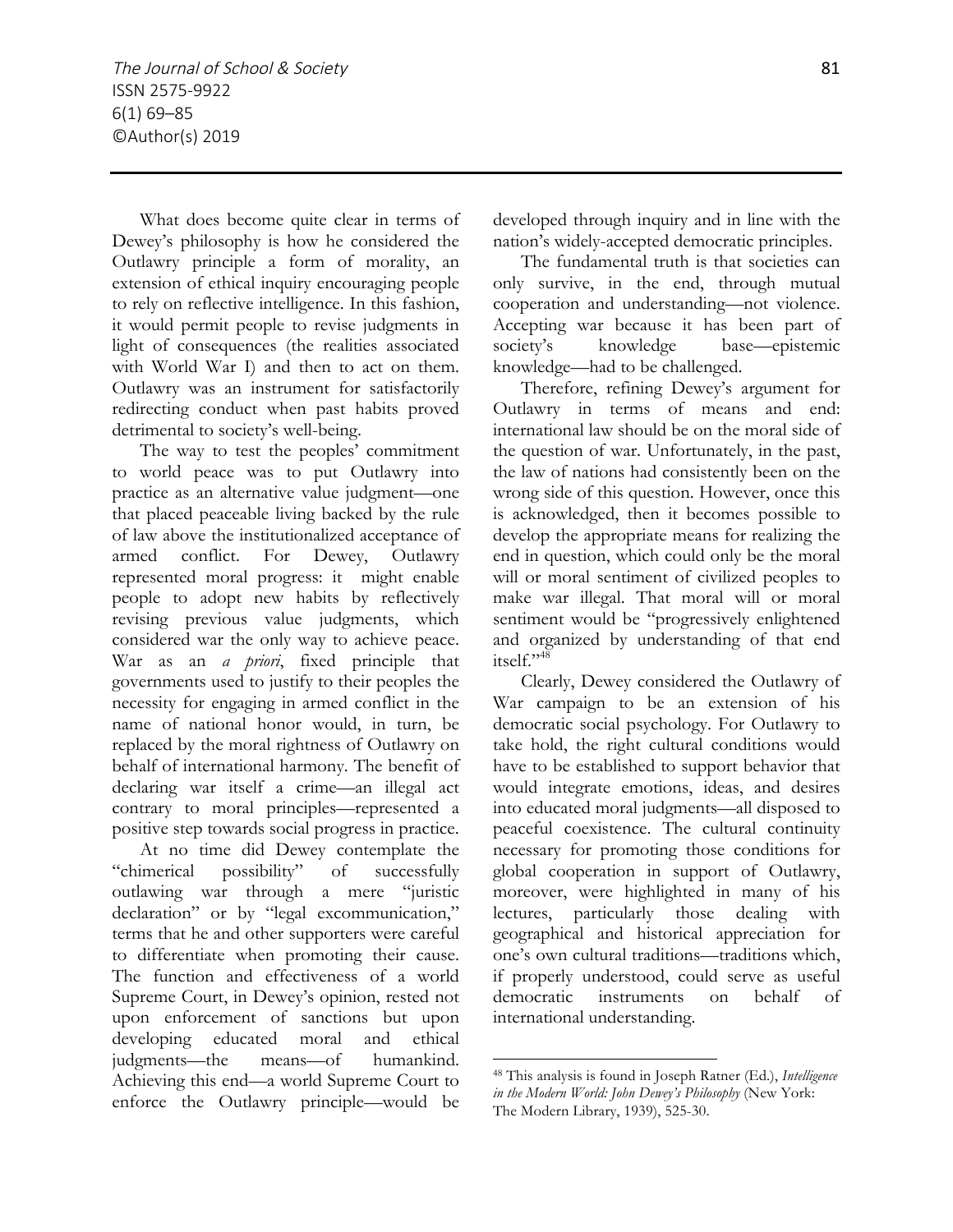Describing a nation's geography as something more than just the physical landscape, Dewey focused on explaining how a society lives and works together. A nation's history should not be centered on either or and military conquests—unthinkable if Outlawry were to become aa reality—but as an account of social development. Geography and history were, then, the moral mechanisms for Outlawry's success—something that would not be imposed from the top down, but embraced by reasoned judgment. It was while he stayed in China that such ideas for a moral equivalent to war, enforced through principles of international law, percolated within his thought.

Some of his lectures on education at this time addressed the importance of correct moral behavior for individuals, and for society. Instead of perfecting the art of war, nations and their peoples needed to perfect the art of peace. Outlawry could assist in establishing a proper image of the world as an interdependent whole, directed by political decisions, and aided by reasoned psychological, economic, and sociological knowledge of the probable reactions of different political systems capable of waging war. It would be binding upon nations through legal dictates, backed by the weight of moral public opinion.

It was Dewey's primary intention to see to it that reason and inquiry would take precedence over unbridled emotion, passive acceptance of knowledge as it currently existed, and blind trust. Outlawry was just the first step in the legal battle against war. The objective of the program was to influence the minds and dispositions of the public. If more people were taught—through inquiry—that war was a crime against humanity, coercive measures to prevent its recurrence would no longer be needed. Understanding would replace fear, and agreement would replace distrust. Quite clearly, the problem was not what reprisals a nation must fear by committing acts of blatant aggression, but the immorality of doing so. If the internationalism of the modern world, in its economic, psychological, scientific, and artistic aspects, was to be truly realized, Outlawry was the most realistic, indeed the only realistic, means for firmly establishing "an international mind to function effectively in the control of the world's practical affairs."<sup>49</sup>

Critics who charge that Dewey's philosophy failed to fulfill its promise as a guide to useful knowledge may very well want to reconsider their position in light of Outlawry.<sup>50</sup> Such critics have oftentimes failed to take into account how Dewey sought to distinguish between pragmatism as a method for cultivating intelligence and the practice of intelligence itself. With respect to Outlawry, it is not a question of whether or not his philosophy worked. Rather, it was an expression of one way that Dewey believed his philosophy could help society function intelligently: addressing the problem of war by encouraging Outlawry as an intelligent means to solve it.

In short, Outlawry was in keeping with the basic foundations of his philosophy of instrumentalism. It was an outstanding example of his conception of the method of intelligence as applied to social affairs.

### **Conclusion**

 $\overline{a}$ 

What this research reveals is that Dewey's time in China came at a critical juncture in his philo-

<sup>49</sup> John Dewey, *Outlawry of War: What It Is and Is Not* (Chicago: American Committee for the Outlawry of War, 1923), 16.

<sup>50</sup> Regarding criticisms of Dewey's philosophy consult, John Patrick Diggins, *The Promise of American Pragmatism: Modernism and the Crisis of Knowledge and Authority* (Chicago: University of Chicago Press, 1994) and Morton White, *Social Thought in America: The Revolt Against Formalism* (Cambridge: Harvard University Press, 1947).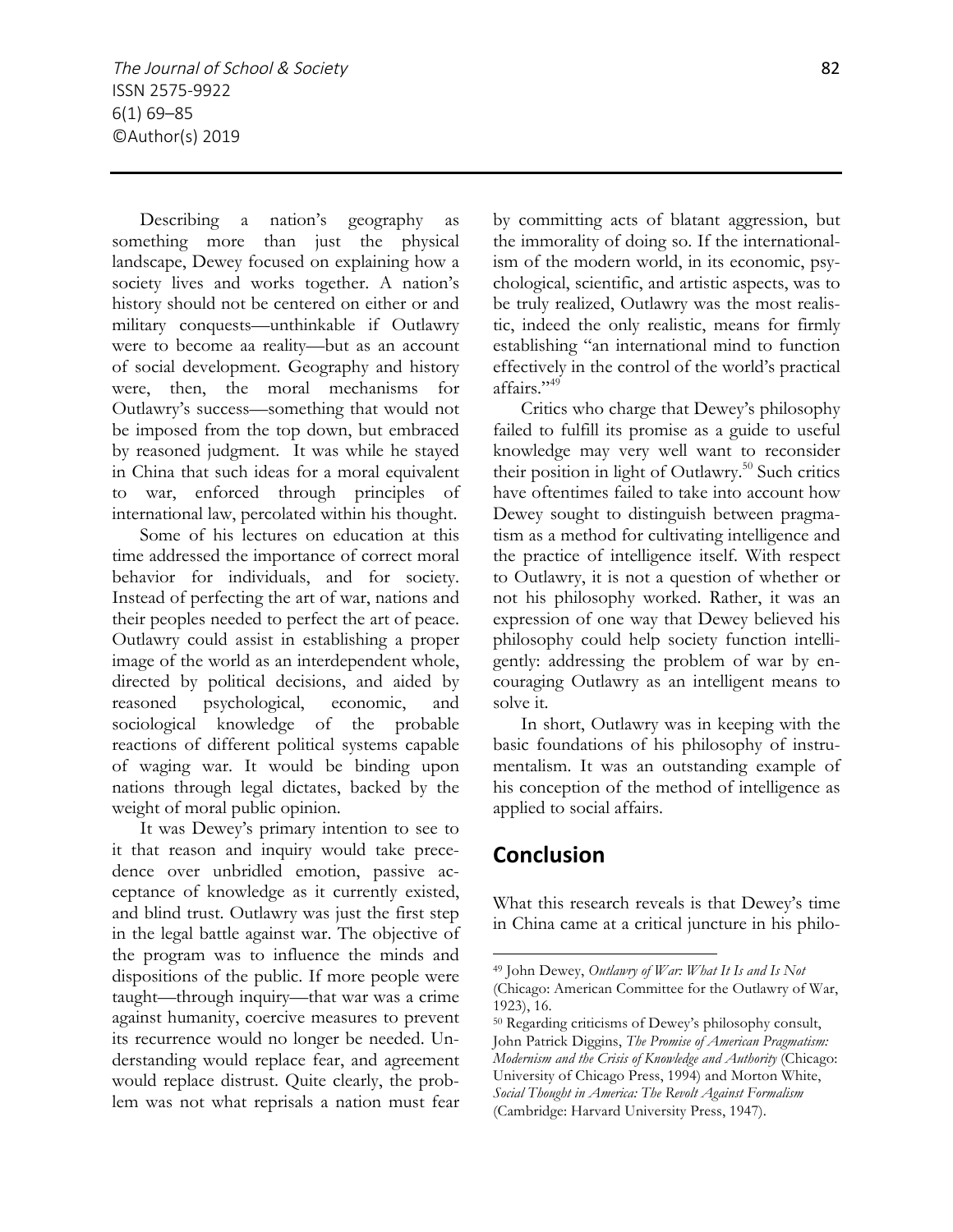sophical reconstruction related to war and peace.

He arrived in China during a period of turmoil and uncertainty. He strived to serve as a bridge between China's past, present, and future. While in China, his educational and philosophical views were influenced by the existing environment and, at the same time, he employed his pragmatic method to address traditional schools of thought by advancing his own views in the name of democracy and moral understanding. Specifically, Dewey contemplated the prevailing conflict in China between old and new cultures. When dealing with this conflict, he encouraged Chinese educators to promote purposiveness, appreciation, open-mindedness, and responsibility.

Equally important, his concern for global understanding and peace was motivated by his own misgivings regarding his World War I experience. His lectures in China addressed emerging Marxist thinking among Chinese youth and the growing militarization of Japan. He worried how these influences would affect the peace and stability of China as it entered the twentieth century. He used his views on history and nationalism as instruments for reassessing "how we should think" when it came to current social, political, and economic issues.

Of course, in the past, Dewey's writing had focused more on "how we think" as he spread his philosophical ideas within his own national context—a focus which he believed to be concrete, even though in reflection his foundational arguments did shift. What he cared most about most during this journey, however, was assisting Chinese thinkers in grappling with the ideal of democracy. In this regard, he took a middleof-the-road approach: encouraging Chinese leaders and educators to consider that it was not imperative to adapt the Western model of self-seeking individualism that would then seek to equalize society through the power of the

state, but, rather, to use traditional social patterns as a means for protecting citizens while establishing a democratic society.

Considering the bitter partisanship clouding our political debates today, it remains instructive as to how Dewey attempted to navigate between competing Chinese factions: the young Chinese influenced by Marxism and the traditional Chinese whose moral convictions were largely based on Confucianism. Those three rules of "good citizenship:" appreciating the values of peaceful living by contributing to and sharing with its fellow citizens the fruits of society; creating an atmosphere of harmony and friendliness whereby a feeling of world citizenship could be generated through education; and directing attention to the general desire to acquaint students with the nature of social life and to the needs of society, remain valuable instruments for mutual dialogue and consensusbuilding.

Following his trip to East Asia, Dewey believed that he would need to work within educational and policymaking circles to promote his ideas for mutual understanding and world peace. His time in China had a direct impact on this global outlook. "After all," he wrote, "democracy in international relations is not a matter of agencies but of aims and consequences . . . the task of the United States in the problems of the Far East is not an easy one." A number of steps needed to be taken:

The first requisite is a definite and open policy, openly arrived at by discussion at home and made known to the entire world. Then we need to be prepared to back it up in action. Idealism without intelligence and without forceful willingness to act will soon make us negligible in the Far East—and surrender its destinies to a militaristic imperialism.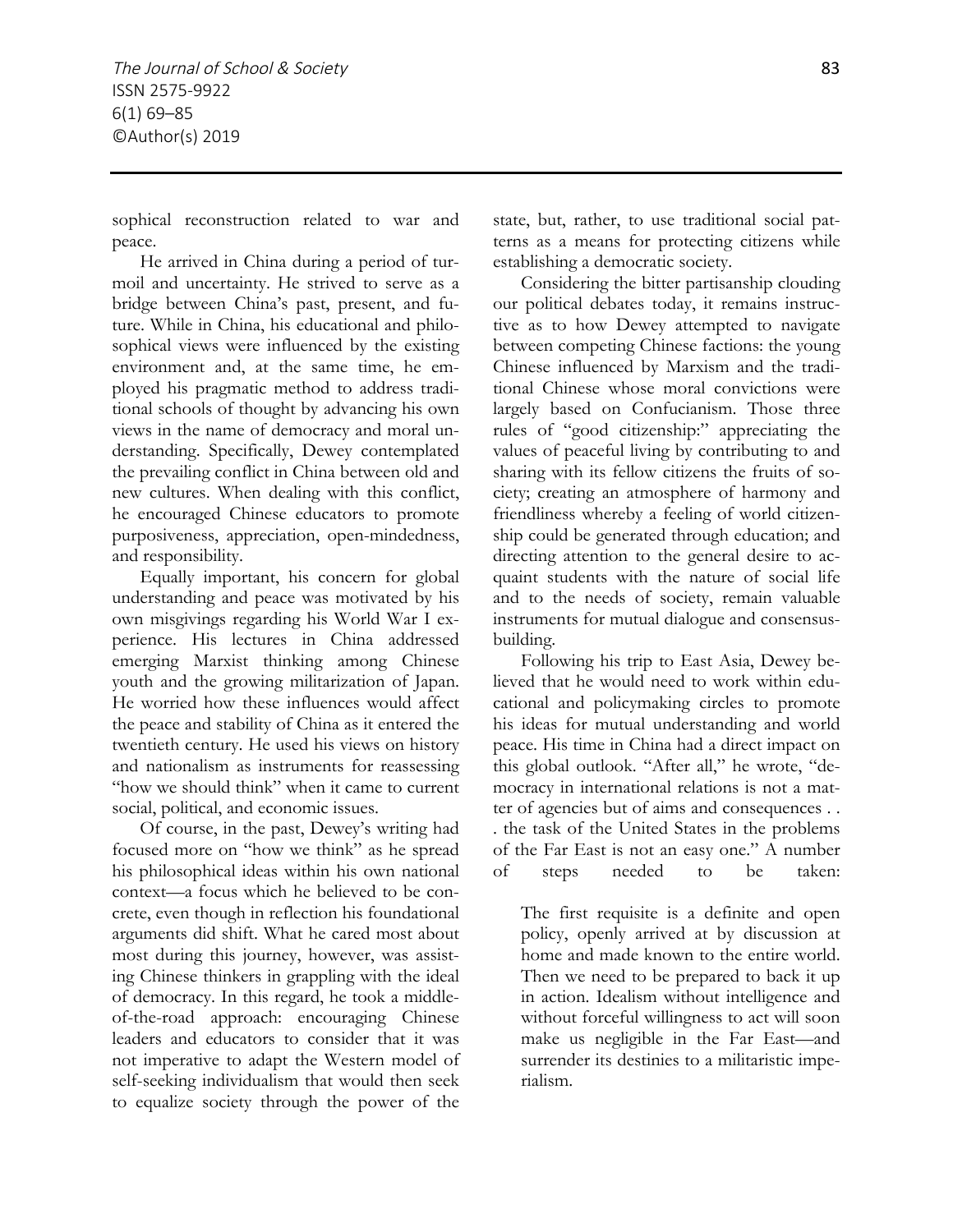When all is said and done, he concluded, "it may well be questioned whether the United States has as yet awakened to the enormous power which is now in her hands. That which most impresses a visitor to the Far East is the extent of this power—accompanied by a query whether this same power is not largely being thrown away by reason of stupidity and ignorance."<sup>51</sup>

The significance of Dewey's trip to China, especially in terms of how each viewed the other, should be used as a guide when related to todays' global events. One should consider Dewey the interpreter and interlocutor—not the antagonist. He wanted to bring both sides together for mutual dialogue, cooperation, and respectful understanding.

Indeed, in examining the historical contributions of Dewey's journey to China as a pathway to global understanding, it becomes clear why the late philosopher Richard Rorty insisted that Dewey's pragmatism was an instrument for social hope—a means for connecting mind and nature to the world, through a process of inquiry and rigorous examination, and as a guide for peaceful behavior. The competing views between the progressive left (providing alternatives) and the cultural left (critical critiques), which Rorty addressed in his writings, highlight the need to appreciate the importance of Dewey's pragmatism as a guide for civic dialogue and cultural critique.<sup>52</sup>

Although Dewey recognized that his philosophy could not solve all social and political

 $\overline{a}$ 

problems in the post-war period, he did present a method of inquiry designed to revise those ideas that were barriers for understanding and address those problems which required thought and action, particularly when addressing the issue of war and peace. Dewey's pragmatism thus favored a naturalistic, inquiry-based approach—rather than an epistemological, knowledge-based approach. Inquiry, he insisted, should not be understood as the mind passively looking at the "world as it is" and obtaining ideas that, if true, correspond to reality.

Instead, he took his philosophy one step further by maintaining that to achieve lasting peace it was essential to use our powers of inquiry as a process for examining the problems of war by challenging society's current habits. In this way, it was then possible to modify accepted societal thinking with newer ideas—like Outlawry—in the furtherance of human action on behalf of global harmony. It was this form of inquiry Dewey developed after World War I, which called for the reconstruction of a social mindset that leaned towards passive acceptance of war. He balanced these ideas by encouraging activism in the call for peace.

As a progressive, a liberal, and socialist democrat, Dewey's views on social and political issues still remain relevant in our search for the "Great Community," as well as global harmony. Enlightened and energized by his journey to East Asia, Dewey's commitment to global understanding was an attempt to use his pragmatism to speak truth to power.

*Charles F. Howlett is Professor of Education Emeritus at Molloy College, Rockville Centre, New York. He is the recipient of the Molloy College Alumni Association's Distinguished Faculty Award, among other academic honors. He is the author, co-author, and co-editor of more than ten books in the fields of history and education. His 2005 book,* History of the American Peace Movement, 1890-2000: The Emergence

<sup>51</sup> Dewey, "The International Duel in China," *The Middle Works*, Vol. 11, 198.

<sup>52</sup> For an analysis of Rorty's resurrection of Dewey's pragmatism, consult, *Achieving Our County: Leftist Thought in Twentieth Century America* (Cambridge: Harvard University Press, 1998). Rorty trumpets Dewey as one of the prophets of postmodernism—one who championed democratic practice over the search for a general philosophical theory that would hamper social progress.